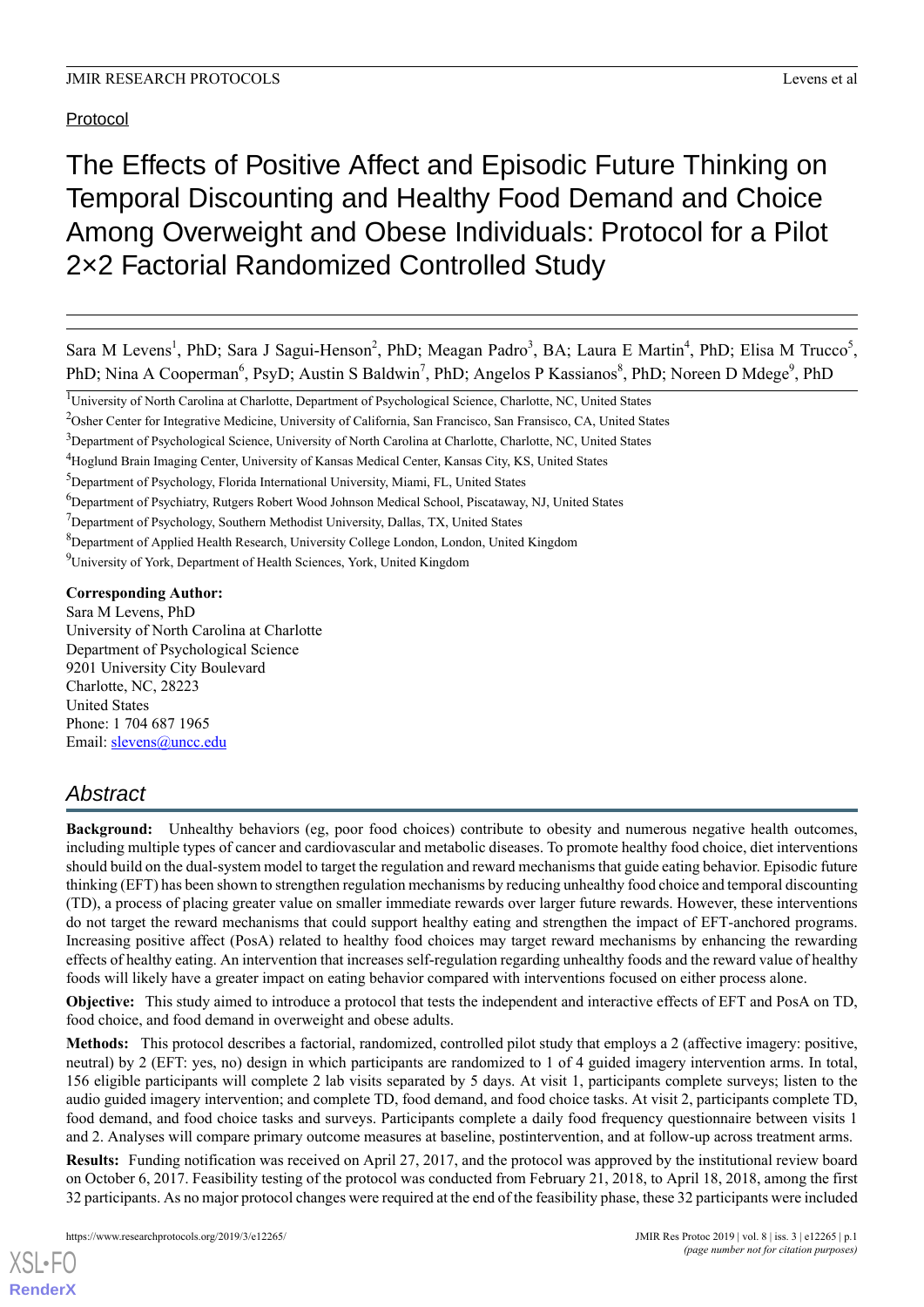in the target sample of 156 participants. Recruitment, therefore, continued immediately after the feasibility phase. When this manuscript was submitted, 84 participants had completed the protocol.

**Conclusions:** Our research goal is to develop novel, theory-based interventions to promote and improve healthy decision-making and behaviors. The findings will advance decision-making research and have the potential to generate new neuroscience and psychological research to further understand these mechanisms and their interactions.

**Trial Registration:** ISRCTN Registry ISRCTN11704675; http://www.isrctn.com/ISRCTN11704675 (Archived by WebCite at http://www.webcitation.org/760ouOoKG)

**International Registered Report Identifier (IRRID):** DERR1-10.2196/12265

*(JMIR Res Protoc 2019;8(3):e12265)* doi: $10.2196/12265$ 

#### **KEYWORDS**

obesity; cancer; temporal discounting; food choice; eating behavior; episodic future thinking; positive affect; guided imagery; randomized controlled trial

## *Introduction*

#### **Background and Rationale**

Unhealthy behaviors, such as poor food choices and physical inactivity, are associated with numerous negative health outcomes, including, but not limited to, multiple types of cancer and cardiovascular and metabolic diseases [\[1](#page-10-0)]. Notably, these behaviors can contribute to weight gain and obesity, which remains one of the top preventable causes of morbidity and mortality worldwide [[2,](#page-10-1)[3](#page-10-2)]. Only 9-13% of US adults met fruit and vegetable intake recommendations (ie, 1.5 to 2 cups of fruits a day, 2 to 3 cups of vegetables a day) in 2013 [[4\]](#page-10-3). Similarly, in England, only 26% of adults consumed 5 or more portions of fruits and vegetables a day in 2016 [\[5](#page-10-4)]. Interventions targeting diet may help individuals lose weight in the short term, but often have minimal impact on weight loss maintenance, potentially because they do not target the underlying cognitive and affective mechanisms of eating behavior [[6\]](#page-10-5).

Eating behavior is a complex process regulated by homeostatic, physiologic-driven mechanisms that drive eating in response to hunger [\[7](#page-10-6)] and nonhomeostatic, reward-driven mechanisms that drive eating in response to highly palatable external cues (eg, foods high in fat and sugar) [[8\]](#page-10-7). The rewarding nature of highly palatable foods can lead to eating in the absence of hunger, and in turn, overeating can result in increased reward responsivity to certain foods and subsequent weight gain [\[9](#page-10-8)]. Dual-system neural models of eating behavior theorize that the increased neural reward responsivity can be mitigated by activating areas of the brain associated with regulation to dampen hyperactive reward responses and manage unhealthy eating behaviors [[10\]](#page-10-9). The regulation network, referred to as the *executive* [\[11\]](#page-10-10), *deliberative* [[12\]](#page-10-11), or *reflective* system [[13\]](#page-10-12), includes brain regions associated with cognitive control, emotion regulation, and goal-directed behavior. In contrast, the reward network, referred to as the *impulsive* [\[11,](#page-10-10)[13](#page-10-12)] or *automatic* [\[12](#page-10-11)] system, includes brain regions associated with evaluating, anticipating, and processing rewards. When there is an imbalance between these networks, the reward network can override the regulation network, whereby overeating leads to weight gain and eventually obesity [[14\]](#page-10-13). Thus, among obese individuals, the regulation network is often considered underactive and the reward network is considered overactive [[14\]](#page-10-13).

To promote the healthy diet of fruits, vegetables, legumes, nuts and whole grains, and minimal sugars and fats recommended by the World Health Organization [[15\]](#page-10-14), healthy eating interventions should build on the dual-system model described above to target both the regulation and reward mechanisms that guide eating behavior. One regulation mechanism relevant to food choice is delayed gratification—the ability to resist the temptation of an immediate reward (eg, highly palatable food) in preference of a later reward (eg, long-term health) [[10\]](#page-10-9). Prior research suggests that individuals who are obese show poor delayed gratification and demonstrate greater temporal discounting (TD), meaning they place greater value on smaller immediate rewards over larger or delayed rewards in the future [[16](#page-10-15)[-18](#page-11-0)]. For example, an individual with a low delay of gratification may value the satisfying taste of savory or sweet food that is available now, over the health benefits of future weight loss. Prior work indicates increased brain activation in regulation regions when participants make decisions involving delayed rewards and increased activation in reward regions when participants make decisions involving immediately available rewards [\[19](#page-11-1)]. Decreasing TD may, therefore, make it easier to favor the long-term reward of making a healthy food choice over the immediately available taste reward that may be associated with unhealthy food choice.

Multiple studies have demonstrated that the cognitive process of episodic future thinking (EFT; ie, the ability to imagine or simulate personal experiences that might occur in one's future) reduces TD, especially in overweight and obese individuals [[20\]](#page-11-2). Research delving into the mechanisms of EFT suggests that EFT is derived from episodic memory, which supports future simulation by allowing people to flexibly retrieve and recombine elements of past experiences into novel representations of events that might occur in the future [[21\]](#page-11-3). Evidence from thought sampling procedures indicates that episodic future thoughts occur frequently in everyday life and serve a range of functions, including decision making, emotion regulation, intention formation, and planning [[21\]](#page-11-3). Furthermore, training in EFT (vs episodic recent thinking [ERT]) has been shown to reduce discounting rates and food reinforcement [\[22](#page-11-4)] as well as behavioral outcomes such as calorie consumption [[23,](#page-11-5)[24\]](#page-11-6). These lab studies and pilot interventions suggest that EFT has the capacity to reduce TD and calorie consumption; yet, these interventions do not target the reward mechanisms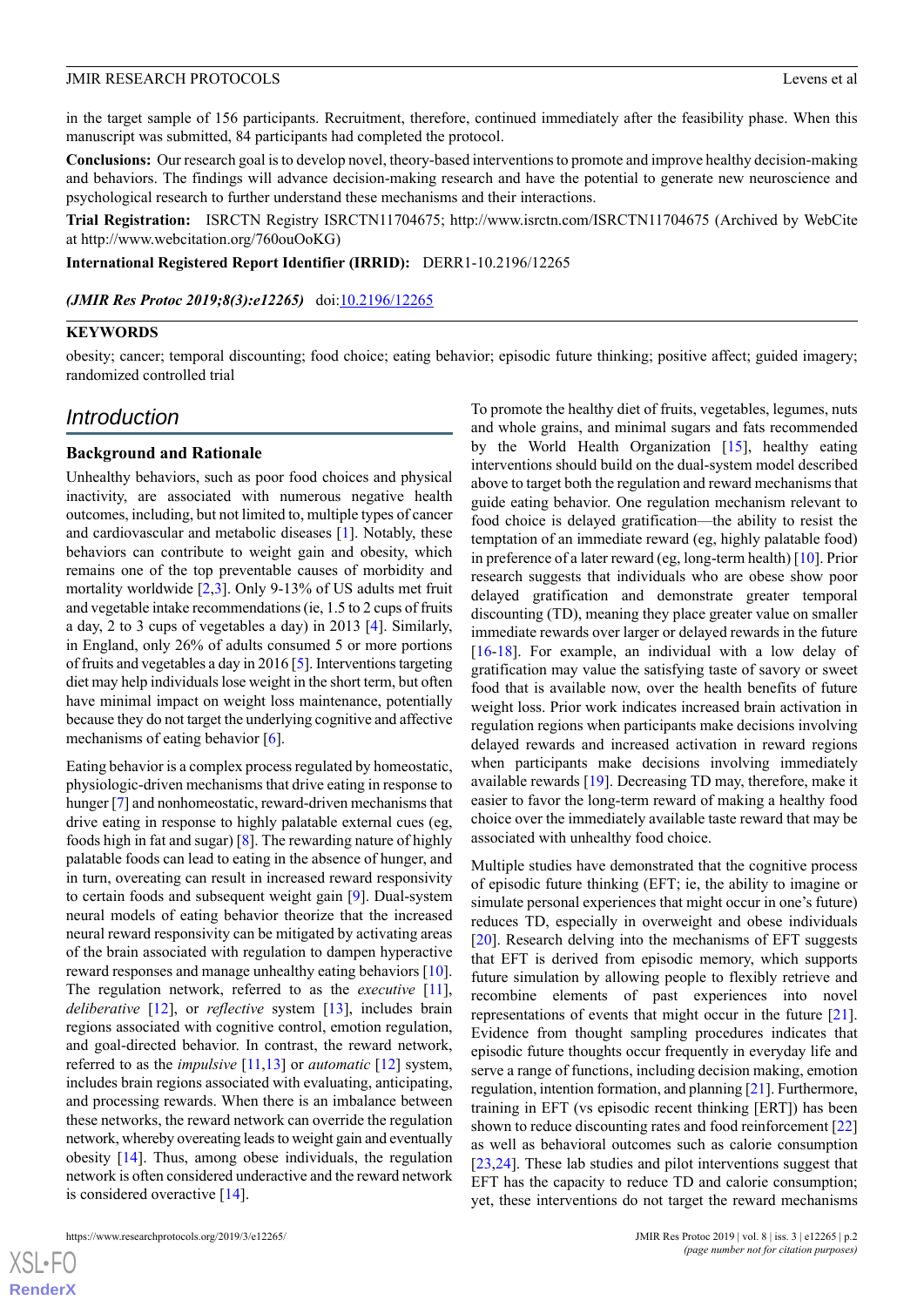that impact eating decisions. In addition, targeting the reward mechanisms involved in food choice could strengthen the impact of an EFT-anchored intervention.

One way to target the reward mechanisms involved in obesity is by enhancing the rewarding effects of healthy eating and creating positive associations with healthy food. Descriptive and observational research has shown that positive affect (PosA) is associated with healthier food [[25,](#page-11-7)[26](#page-11-8)], but this association may be bidirectional, with some studies showing fruit and vegetable consumption predicting PosA [\[27](#page-11-9)[,28](#page-11-10)]. Affect is the representation of the body's core evaluation, at any level and in any modality (including physiological reactions, emotions, thoughts, and expressions), that an object, event, or person encountered in the world is good for it, bad for it, approachable, or avoidable [[29\]](#page-11-11). Accordingly, PosA is the physiological and emotional experience that an object is beneficial and confers positive value to the body and self. Importantly, a study experimentally manipulating PosA showed that creating positive associations with fruit (as opposed to neutral or negative associations) significantly increased the likelihood of choosing fruit in a behavioral choice task [[30\]](#page-11-12). Consistent with the dual-system model, eating behavior interventions may need to take advantage of the overactive reward system that has been associated with overeating and obesity by enhancing the rewarding associations with healthy eating and its effects.

PosA has also been shown to increase TD [[31\]](#page-11-13), indicating that EFT exercises and feelings of PosA may have an interactive or additive effect on discounting rates. Both mechanisms have different underlying neurological pathways, and their interactive effect has not been tested to date. Although programs and interventions to increase healthy food choices exist, new interventions firmly grounded in behavioral, cognitive, affective, and neuroscientific theory may have a stronger impact on increasing healthy food choices than existing interventions. An intervention focused on enhancing both reward for healthy foods and regulation for unhealthy foods is likely to have a greater impact on dietary choices compared with interventions focused on either process alone.

#### **This Study**

This protocol aims to test whether an intervention focused on enhancing both the reward value of healthy foods and regulation surrounding unhealthy foods is likely to have a stronger effect on eating behavior compared with interventions focused on either process alone. To achieve this, we will conduct a  $2\times 2$ factorial, randomized, controlled lab-based intervention study of brief guided imagery exercises that target regulation (EFT: yes, no) and reward (PosA imagery: positive, neutral) mechanisms of eating behavior.

To assess the individual and combined effects of EFT and PosA on eating behavior, we will examine the effect of PosA, EFT, and their interaction on (1) TD, (2) the reward value of healthy and unhealthy foods (ie, food demand indexed by intensity or the number of items consumed when freely available), and (3)

food choice. Our predictions are 3-fold. First, we predict that participants in the EFT condition will demonstrate lower TD, lower demand for unhealthy foods, higher demand for healthy foods, more healthy food choices, and less unhealthy food choices compared with the ERT condition. Second, we predict that participants in the PosA condition will demonstrate no differences in TD, yet exhibit lower demand for unhealthy foods, higher demand for healthy foods, more healthy food choices, and less unhealthy food choices compared with the neutral affect conditions. Third, we predict that participants in the EFT and PosA conditions will demonstrate the lowest TD, the lowest demand for unhealthy foods, the highest demand for healthy foods, the healthiest food choices, and the least unhealthy food choices compared with participants in all other conditions.

## *Methods*

#### **Study Design**

This study is a factorial, randomized, controlled pilot study that employs a 2 (PosA imagery: positive, neutral) by 2 (EFT: yes, no) design in which participants are randomized to 1 of the 4 arms. [Figure 1](#page-3-0) shows the flow diagram depicting the experimental design. The 4 intervention arms are listed below:

- 1. Arm 1: PosA-EFT
- 2. Arm 2: PosA and *no* EFT
- 3. Arm 3: neutral affect and EFT
- 4. Arm 4: neutral affect and *no* EFT (ERT control condition)

#### **Sample Size**

The target sample size of 156 participants (39 participants per group) is based on 2 prior studies testing EFT interventions. Sze et al  $[22]$  $[22]$  found that Web-based training in EFT (vs ERT) reduced TD with an effect size of  $\eta^2$ =0.18. O'Neill et al [\[23](#page-11-5)] found that smartphone-delivered training in future (vs recent) episodic thinking impacted food choice by reducing total calorie consumption  $(\eta^2=0.28)$  and percent calories consumed from fat  $(\eta^2$ =0.28). We plan to use a mixed-design analysis of variance (ANOVA) with treatment arm (4 arms) as the between-subject variable and measurement period (baseline, after allocation, and closeout) as the within-subjects variable. As the EFT cue utilized by O'Neill et al was personalized to each participant and was delivered repeatedly via smartphone, and this protocol includes none of those design features (the intervention content is standardized and delivered once), we predict a smaller effect size. To be conservative, we predict the interaction between time and intervention arm variables will yield a standardized effect size of 0.17. Attrition rates commonly observed in brief guided imagery intervention studies are approximately 20% [[32,](#page-11-14)[33\]](#page-11-15). Therefore, we aim to recruit 156 total participants (39) participants per group) to allow for an analytic total sample of 124 participants with 31 participants in each group. This would provide 95% power to detect a statistically significant interaction between intervention arm and measurement period at the .05 level while adjusting for attrition.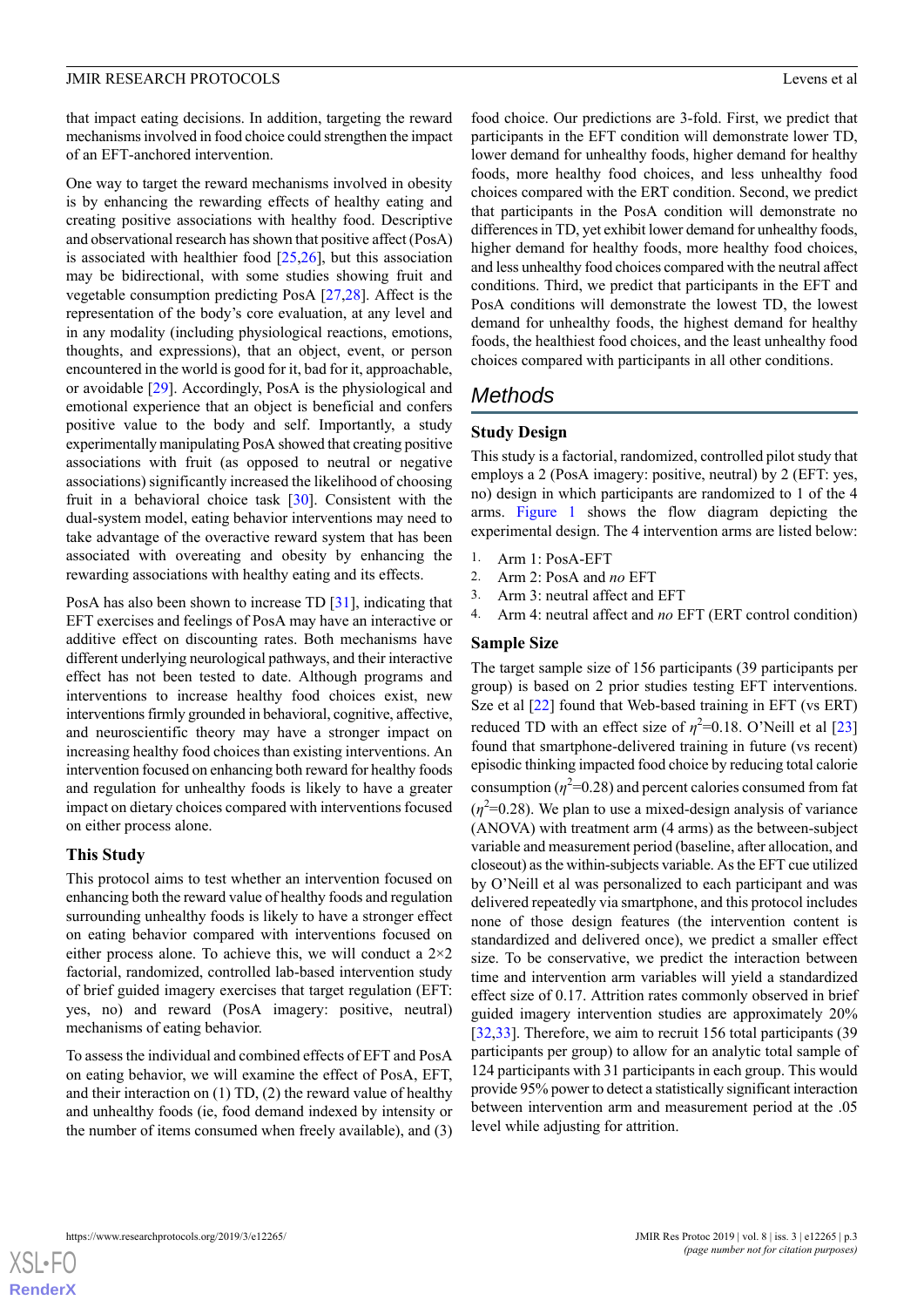<span id="page-3-0"></span>**Figure 1.** Flow diagram of study procedures. PosA: positive affect; EFT: episodic future thinking; ERT: episodic recent thinking.



#### **Participants and Setting**

Participants will be recruited from the Charlotte, North Carolina, area community and asked to attend 2 in-person lab sessions separated by 5 days of daily diet tracking. The study will take place in a research lab in the Department of Psychology at the University of North Carolina at Charlotte, with a target recruitment of approximately 50% female. The United States Census Bureau provides estimates about the population characteristics in each state. Our race and ethnicity recruitment targets are derived from the Charlotte, NC 2017 Census [[34\]](#page-11-16). To represent the Charlotte, NC population, we aim to recruit approximately 43% non-Hispanic white, 35% African American, 13% Hispanic or Latino of any race, 6% Asian American, and 3% other race (eg, Native Hawaiian or other Pacific Islander) or 2 or more races.

#### **Study Procedures**

#### *Identification*

[XSL](http://www.w3.org/Style/XSL)•FO **[RenderX](http://www.renderx.com/)**

Potential participants will be recruited through postings in classified advertisement websites and on Facebook forums,

https://www.researchprotocols.org/2019/3/e12265/ JMIR Res Protoc 2019 | vol. 8 | iss. 3 | e12265 | p.4

through flyers posted at community buildings such as libraries and grocery stores, and through recruitment advertisements sent through university listservs reaching students, faculty, and staff. All individuals receiving this recruitment information will be considered potential participants.

#### *Eligibility Assessment*

Eligibility will be determined before coming to the lab by a Web-based screening questionnaire delivered via the Qualtrics survey platform. This survey will include basic demographic questions as well as self-reported height and weight (to calculate inclusion body mass index [BMI]) and questions assessing exclusionary medical conditions that could confound dietary choices (see below).

Participants are eligible if they:

1. Are aged between 18 and 63 years. We set the upper age limit at 63 years to limit the potential confounding effect of older age. Older adults may show a greater preference for immediate over delayed rewards [[35\]](#page-11-17), and this preference may be stronger among older adults with mild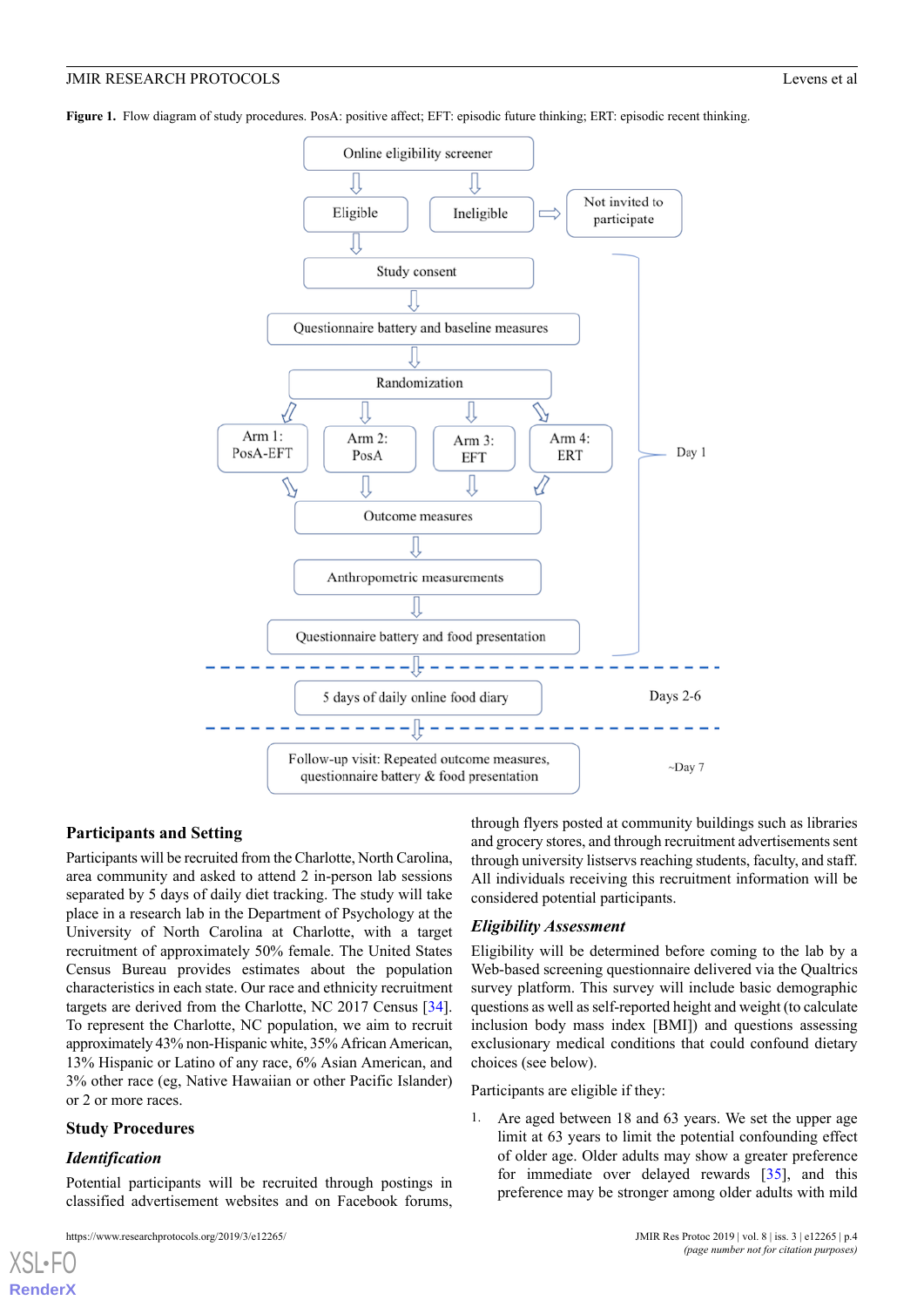cognitive impairment [[36-](#page-11-18)[38\]](#page-11-19) and Alzheimer disease [[37](#page-11-20)[,38](#page-11-19)]. On the other hand, other studies indicate that older adults may show a greater preference for delayed rewards compared with middle-aged adults [[36\]](#page-11-18). In sum, TD may shift in older individuals as there is potentially less time in the future. Hence, our upper age limit is set at 63 years to minimize this age-related shift.

2. Have a BMI indicative of overweight or obese status  $(BMI \geq 25 \text{ kg/m}^2)$ , measured first through self-report and then verified at the baseline visit with anthropometric measurements.

Participants are ineligible if they:

- 1. Report any conditions that could affect their food choices (ie, special dietary conditions, including diagnoses of celiac disease or type 1 diabetes; are currently being treated for an eating disorder; have ever had gastric bypass surgery; are allergic to nuts or peanuts; or practice a vegan diet) or responses during the lab tasks.
- 2. Have any devices (eg, pacemaker) in their body that could be disrupted by the bioimpedance scale measuring body fat percentage.
- 3. Are currently pregnant.

## *Consent Procedure*

Informed consent for the study will be obtained upon arrival at the study lab in a face-to-face interaction with trained research staff. The research staff will review study information with the participant to ensure good comprehension and understanding and to answer any questions for clarification. A waiver to allow withholding information about several portions of the study procedure during consent was obtained from the ethics board. First, we will not inform the participants that we will be recording their selection of unhealthy and healthy snacks. Disclosure of this portion of the study may bias participants to not select food naturally. Second, we will not be disclosing the BMI inclusion and exclusion criteria, as disclosure could significantly increase the prospective participants' emotional distress as they could learn that they meet criteria for obese or overweight status. Third, we will not disclose inclusion and exclusion dietary health conditions that could impact food choice (eg, gluten intolerance, celiac disease, or type 1 diabetes). Finally, to ensure that participants are blind to intervention condition assignment, the consent form will not disclose the overall factorial design of the study, the number of intervention arms, or the intervention content.

## **Ethics and Confidentiality**

The study has been granted ethical approval by the Health Sciences Research Governance Committee, University of York (December 4, 2017), and the University of North Carolina at Charlotte Institutional Review Board (17-0388; October 6, 2017). A signed copy of the informed consent will be kept by the research staff, and a copy is available to the participants for their records.

## **Randomization Process and Blinding**

All questionnaires and intervention content will be delivered via the Qualtrics Web-based survey platform. After the consent is obtained, randomization will be achieved via the Qualtrics software randomizer function. Upon starting the experimental session on the computer, the Qualtrics survey will randomly deliver 1 of the intervention arms to each participant without any input needed from the researcher, resulting in double blinding. The consent information will only state that the participants will listen to a short recording instructing them to think about physical sensations or future events. There is no information provided in the consent form on the study design, and there is no mention of PosA, EFT, or the number of intervention arms. Therefore, both the researcher and the participant will be unaware of the intervention arm to which the participant is assigned. The Qualtrics randomization procedure will evenly present the 4 intervention arms or guided mental imagery schemes across participants.

## **Intervention Content**

Initial scripts for the interventions were developed and then presented to an advisory panel of professionals who are experts in guided mental imagery stimuli, affect manipulation, future episodic thinking, and eating from the United Kingdom and United States. Guided imagery scripts were also presented to 2 face-to-face community advisory panels, one in the United States and the other in the United Kingdom. The intervention development process is described in detail elsewhere [[39\]](#page-11-21).

During the guided imagery including PosA (arm 1 [PosA-EFT intervention] and arm 2 [PosA intervention]), participants will be invited to think of positive feelings and associations surrounding healthy fruits and vegetables. They will be asked to imagine themselves appreciating the healthy food and to bring awareness to the positive aspects of the food, such as its color, feel, smell, taste, and health benefits. Additionally, participants in the PosA-EFT intervention (arm 1) will then be invited to think in detail of a future where they have made healthy food choices. The EFT intervention (arm 3) focuses on future-oriented thinking as described above, but includes no positive emotions surrounding healthy food. Finally, the ERT intervention control (arm 4) asks participants to think about a recent event and aims to rule out potential effects of guided imagery alone on food decision-making and TD and to control for the effort involved in imagining an event at a different time than the present. The interventions will be delivered during the first experimental session (see the Experimental Sessions section below) using Qualtrics survey software to play the audio recording of the guided imagery for each of the 4 intervention arms.

## **Quality Assurance of Treatment Delivery**

The interventions are audio recordings that the participants will listen to during the first experimental session. Thus, they are standardized across all participants to ensure the consistent delivery of each intervention condition. After the intervention is delivered, 3 questions will be asked that function as intervention manipulation checks. Immediately after the intervention, participants will be asked to describe some of the thoughts that came to their minds while listening to the guided imagery recording. Next, participants will be asked to rate how positive and negative they felt *during the guided imagery* on a scale from 1 ("not at all") to 10 ("extremely"). Participants' written text responses, describing their thoughts during the

```
XSI - F(RenderX
```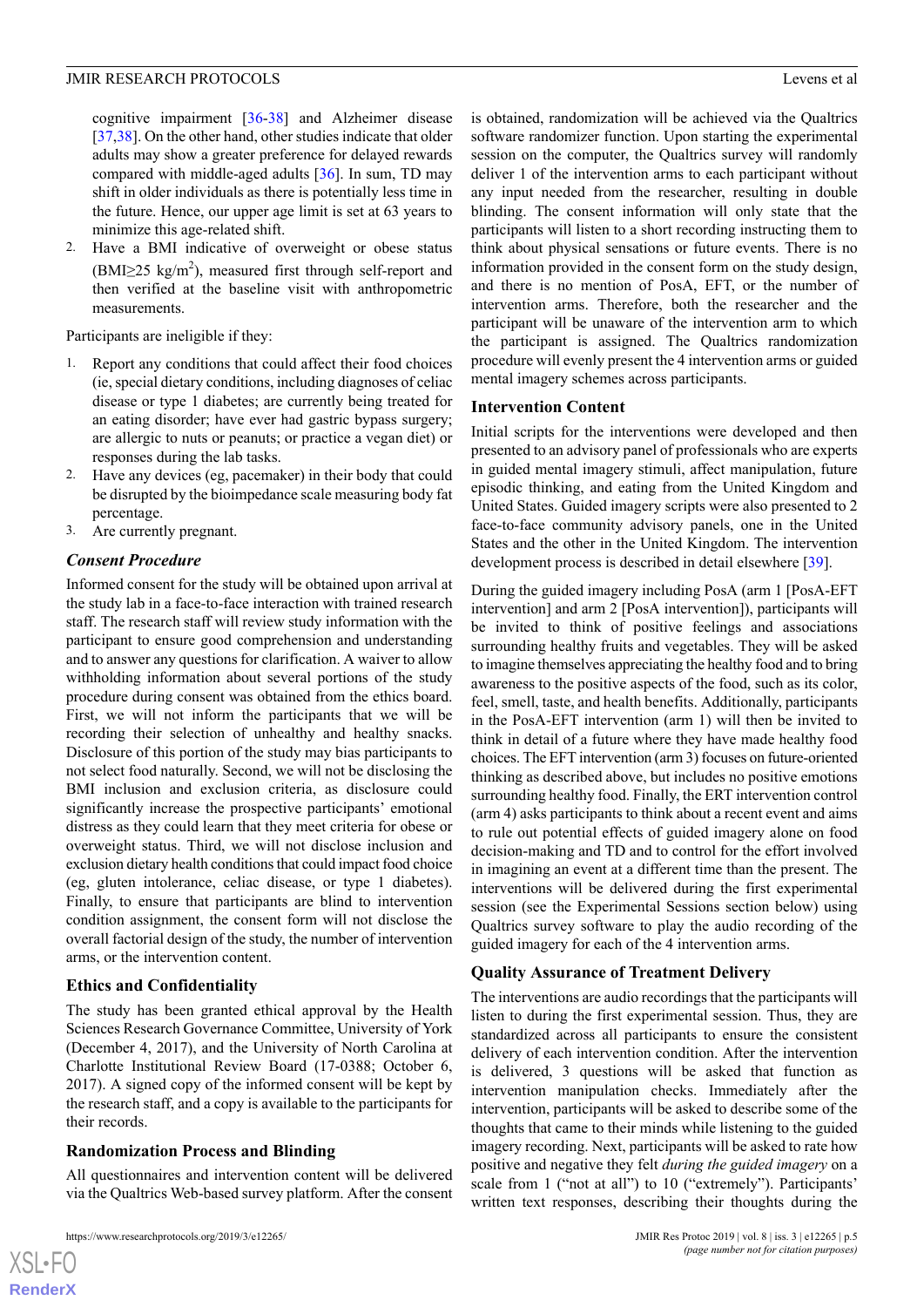intervention, will be blindly coded for the occurrence of PosA, EFT, and recent past episodic thinking.

#### **Training**

A large team of approximately 6 research assistants, led by 1 or 2 trained lead research assistants, will implement the experimental procedures. A protocol manual will describe the entire experimental session and include information on how to guide the participant through the questionnaires and body measurements. Each research assistant will be trained multiple times in implementing the protocol. In addition, each assistant's first scheduled participant session, for each time point, will be observed by 1 of the lead research assistants. Finally, follow-up drop-in observations will be scheduled periodically to maintain consistently accurate data collection.

#### **Experimental Sessions**

The study protocol includes 2 in-lab experimental sessions separated by approximately 5 days of at-home daily food diary entries (see [Table 1](#page-6-0)). All questionnaires, intervention content, and baseline and outcome measures are delivered via the Qualtrics Web-based survey platform. Participants will be asked to fast for 2 hours before each experimental session, and all sessions will be scheduled after 10:00 am.

During the first experimental session, the participants will complete a battery of questionnaires, a baseline TD task, and a baseline food demand task (see the Primary Outcome Measures section below). Then, they will be randomly assigned to receive 1 of the 4 guided imagery intervention arms followed by

manipulation check questions. Next, they will complete the TD and food demand tasks again, after which they will be offered a variety of snack foods to assess food choice. Food items will be placed next to the participants while a research assistant reads a standardized food choice script. At the end of the session, the participants' anthropometric measurements will be taken, they will be scheduled for the second experimental session, and they will be instructed on when and how to complete the daily food diaries. The duration of the first session will be approximately 90 min, and each daily food diary entry will take approximately 5 min to complete. During the second experimental session, participants will complete the TD and food demand tasks again. They will be asked to complete another battery of questionnaires while they are again presented with a variety of snacks to eat, to assess their food choices a second time. The duration of the second session will be approximately 40 min. The schedule of enrollment, interventions, and assessments for the study is shown in [Table 1](#page-6-0).

#### **Reimbursements**

Participants will receive US \$10 for completing the first experimental session, US \$5 for completing at least 3 of the 5 food diaries, and another US \$10 for completing the second experimental session, to compensate for potential participation-related expenses. Participants who do not complete all parts of the study (eg, they do not return for the second session) will only be reimbursed for the parts of the study they completed. Participants who complete all parts of the study will also be entered in a random drawing for a chance to win 1 of the 2 Target gift cards worth US \$100.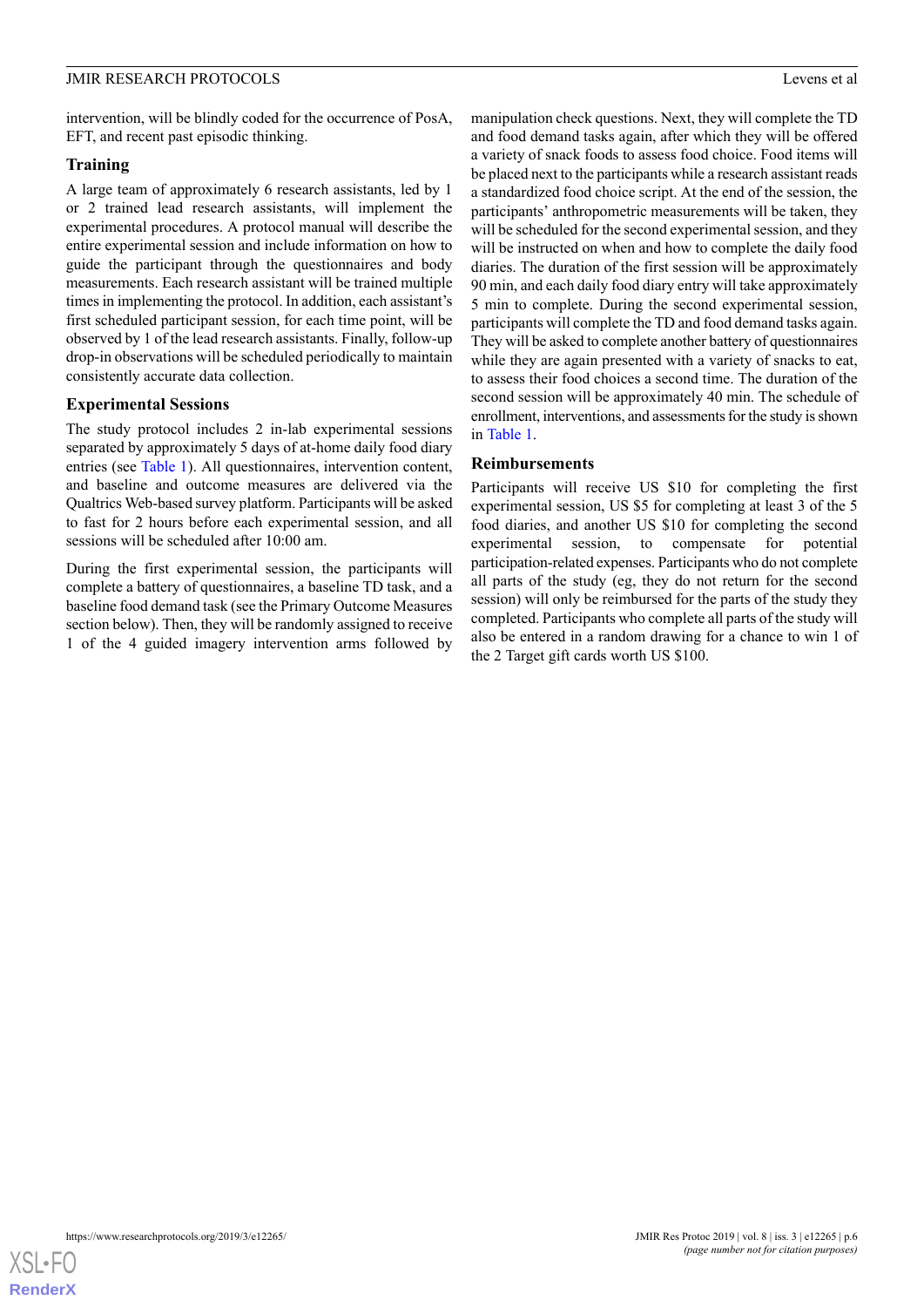<span id="page-6-0"></span>**Table 1.** SPIRIT Figure**:** Schedule of enrollment, intervention, and assessments.

| Time point                                                                |                                            | Study period             |                              |                                   |             |             |             |       |              |
|---------------------------------------------------------------------------|--------------------------------------------|--------------------------|------------------------------|-----------------------------------|-------------|-------------|-------------|-------|--------------|
|                                                                           |                                            | Recruitment              | Enrollment and<br>allocation | Postallocation daily food surveys |             |             |             |       | Close out    |
|                                                                           |                                            | $-t_1$                   | $\mathbf{0}$                 | $t_1$                             | $t_2$       | $t_3$       | $t_4$       | $t_5$ | $t_6$        |
| <b>Enrollment</b>                                                         |                                            |                          |                              |                                   |             |             |             |       |              |
| Eligibility screen                                                        |                                            | $\mathbf{X}$             | $\mathbf{a}$                 |                                   |             |             |             |       |              |
| Informed consent                                                          |                                            |                          | X                            |                                   |             |             |             |       |              |
| Allocation                                                                |                                            |                          | $\mathbf X$                  |                                   |             |             |             |       |              |
| <b>Interventions</b>                                                      |                                            |                          |                              |                                   |             |             |             |       |              |
| ture thinking                                                             | Positive affect and episodic fu-           | $\overline{\phantom{m}}$ | $\boldsymbol{\mathrm{X}}$    |                                   |             |             |             |       | X            |
| Positive affect                                                           |                                            |                          | X                            |                                   |             |             |             |       | X            |
| Episodic future thinking                                                  |                                            |                          | $\mathbf X$                  |                                   |             |             |             |       | $\mathbf{X}$ |
| thinking                                                                  | Neutral affect and episodic recent —       |                          | X                            |                                   |             |             |             |       | X            |
| <b>Assessments</b>                                                        |                                            |                          |                              |                                   |             |             |             |       |              |
| Baseline: TD <sup>b</sup>                                                 |                                            |                          | X                            |                                   |             |             |             |       |              |
| Baseline: Food demand                                                     |                                            |                          | $\mathbf X$                  |                                   |             |             |             |       |              |
| Outcome: TD                                                               |                                            |                          | X                            |                                   |             |             |             |       | $\mathbf{X}$ |
| Outcome: Food demand                                                      |                                            |                          | $\mathbf X$                  |                                   |             |             |             |       | X            |
| Outcome: Food choice                                                      |                                            |                          | $\mathbf X$                  |                                   |             |             |             |       | $\mathbf X$  |
| Outcome: Daily food surveys                                               |                                            |                          |                              | X                                 | $\mathbf X$ | $\mathbf X$ | $\mathbf X$ | X     |              |
|                                                                           | Assessments before allocation <sup>c</sup> | $\overline{\phantom{0}}$ | X                            |                                   |             |             |             |       |              |
| Assessments after allocation <sup>d</sup>                                 |                                            |                          | $\mathbf X$                  |                                   |             |             |             |       |              |
| Assessments at close out <sup>e</sup>                                     |                                            |                          |                              |                                   |             |             |             |       | $\mathbf X$  |
| Repeated assessments (before<br>allocation and at close out) <sup>f</sup> |                                            |                          | $\mathbf X$                  |                                   |             |             |             |       | X            |

<sup>a</sup>—: not applicable.

<sup>b</sup>TD: temporal discounting.

<sup>c</sup>Assessments before allocation: food frequency, reward-based eating, health-specific self-efficacy, weight related eating, health locus of control, perceived stress reactivity.

<sup>d</sup>Assessments after allocation: emotion regulation, trait mindfulness, behavioral motivations, impulsiveness, mental health history, physical health history, demographics.

<sup>e</sup>Assessments at closeout: global self-reported health, self-reported weight status, social desirability, coping responses, tobacco and alcohol use, sleep quality, loneliness, psychological flexibility.

<sup>f</sup>Repeated assessments (before allocation and at closeout): stages of change in weight management; *Covariate measures included in analyses*: perceived stress, positive and negative affect, and depressive symptoms."

## **Primary Outcome Measures**

## *Temporal Discounting*

The minute monetary TD task will be given at baseline, after allocation, and at closeout to assess TD. During the minute monetary TD task, participants answer 5 questions about their preference to receive specific monetary rewards over time (now vs later). Across consecutive trials, participants are presented with a fixed set of choices between smaller, immediate rewards and larger, delayed rewards (US \$1000 in 3 weeks or US \$500 now) with the temporal distance being adjusted at each trial

(now, 4 days, 1 week, 3 months, and 2 years). The 5 questions are taken from a list of 64-item pairs with differential money and time options. The questions adjust based on the participants' prior response to identify their delay discounting rate. For example, the participants select which option they would rather have "US \$500 now" or "US \$1000 in 3 weeks." If the "US \$1000 in 3 weeks" is selected, the next question will feature the same monetary reward at a more distant time (ie, "US \$1000 in 1 year"). However, if the "US \$500 now" option is selected, the next question will feature the US \$1000 reward at a more proximal time (ie, "US \$500 now" or "US \$1000 in 1 day"). In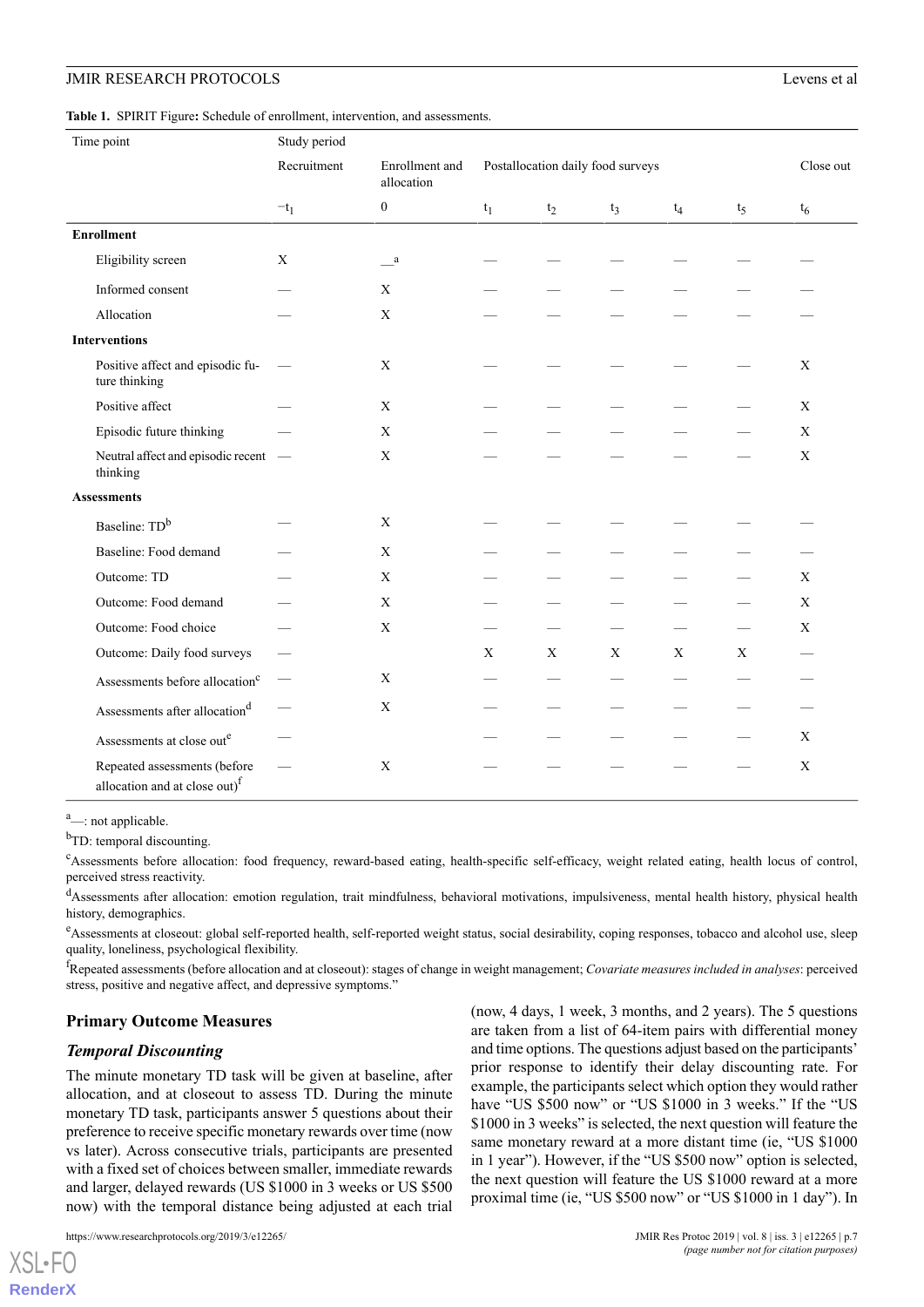this way, the reward amount or time will be titrated to identify the rate (ie, k-value) at which the participant discounts monetary rewards over time. The TD rate will be calculated for each participant and then compared across treatment group as a between-subjects variable and as a within-subjects repeated measure variable, comparing the effect of the treatment (baseline compared with after allocation and at closeout).

#### *Food Demand*

The food demand task will be given at baseline, after allocation, and at closeout. It is based on a food purchasing task [[37\]](#page-11-20) that assesses the amount participants are willing to pay (ie, reward value) for different quantities of snack foods. Participants will first view photos of different healthy (eg, apple, yogurt, and popcorn) and unhealthy (eg, potato chips, chocolate chip cookies, and candy bar) snack foods that correspond with the real food items they are presented with in the food choice task (see the Food Choice section below). Participants select their most preferred healthy food and their most preferred unhealthy food from the list and answer the questionnaire for each of the 2 food items. These preferred food photos are displayed on the computer during the task so that participants can refer to them when completing the task. The instructions, modified from the study by Epstein et al [\[40](#page-12-0)], are available in [Multimedia](#page-10-16) [Appendix 1](#page-10-16).

Food demand task responses will be used to generate a food demand curve, reflecting the quantitative relationship between demand for food and escalating price. We will calculate the food demand curve for each of the preferred healthy and unhealthy options. Calculating the food demand curve generates 5 indices: (1) food demand breakpoint (ie, the first price at which consumption was 0), (2) intensity of food demand (ie, consumption at the lowest price), (3) elasticity of food demand (ie, sensitivity of snack food consumption to increases in cost), (4) Omax (ie, maximum expenditure for snack food), and (5) Pmax (ie, price at which expenditure was maximized). Calculating the food demand curve for each of the preferred or chosen healthy and unhealthy options will give rise to 10 values (5 indices for each healthy and unhealthy food categories). The primary index of demand will be intensity of food demand, which will be compared across treatment group as a between-subject variable and as a within-subject repeated measure variable, comparing the effect of the treatment (baseline compared with after allocation and at closeout). However, all indices will be calculated to fully describe the demand curve.

#### *Food Choice*

 $XS$ -FO **[RenderX](http://www.renderx.com/)**

Food choice will be assessed by presenting participants with an array of healthy and unhealthy snack options after allocation and at closeout. Participants will be presented with the snack options on a tray, and all items will be presented as pairs (ie, 2 apples, 2 bags of chips, or 2 candy bars) to encourage selection. Participants will be presented with a total of 9 healthy and 9 unhealthy snack options (excluding drink options). Importantly, 2 of each snack option will be presented, so participants will see a total of 18 healthy and 18 unhealthy snack items (36 total snack items). Healthy snack food items have a total calorie count that ranges from 35 to 180 calories per portion. Unhealthy snack food items have a total calorie count that ranges from 230 to

330 calories per portion. An attempt was also made to match items categorically, for example, an unhealthy option such as potato chips will be provided along with a healthy option such as low-calorie popcorn and rice puffs. The snack items will be arranged neatly on the tray and will resemble the snack tray that is sometimes presented to guests in a hotel room. Alongside the tray, participants will be presented with accompanying unhealthy (soda) or healthy (water) drink choices. As with the snack, 2 of each drink option will be available.

Research assistants will describe the availability of the snack options in the context of the requirement that participants fast before the study appointment. This approach is expected to reduce potential participant bias that could occur if participants are aware their food choices will be recorded. The following is a section of the script that research assistants will deliver at this time:

*In our lab, we always ask participants not to eat or drink anything before coming into the lab to make sure that differences in how hungry you are or the time since your last meal doesn't affect your choices on the tasks or your preferences. We know it can be hard to fast and since we ask participants to not eat for two hours before coming in, we like to give people a range of snacks to eat.*

Participants will then be encouraged to select any snack option to eat during the session (while completing the final batch of questionnaires) or take the food(s) with them to eat later at their leisure. The research assistant will then leave the participant alone with the snack options while they complete the remaining questionnaire items. All food choices will be recorded by the research assistant after the participant departs. The recorded number of healthy and unhealthy snacks will be summed, respectively, to create *healthy food choice* and *unhealthy food choice* variables for each participant. These variables will be compared across treatment group as a between-subject variable and as a within-subject repeated measure variable, comparing the effect of the treatment (baseline compared with after allocation and at closeout).

#### *Daily Food Diaries*

To assess food choice during the 5 days between allocation and closeout, participants will be sent, by email, a link to complete a daily Web-based food diary. This questionnaire is based on the Paffenbarger Physical Activity Questionnaire Dietary Habits subscale [\[41](#page-12-1)] and other food frequency questionnaires. Participants will be asked to complete the survey at the end of the day when they do not plan on eating anything afterward. The survey will first ask the participants to briefly describe and/or list the food items or meals they ate that day. Then, participants will be asked to report the number of servings they ate that day for different food categories. The food categories will include fruits; vegetables; grains; eggs; milk and cream; dairy (not including milk); poultry; fish and seafood; beef, pork, lamb, and other red meat; nuts, seeds, and legumes; fats and oils; sweets and desserts (not including candy); candy; salty snacks; drinks; and other foods. For each food category, several examples will be provided to describe what equates to 1 serving of that category. The reported number of daily servings for each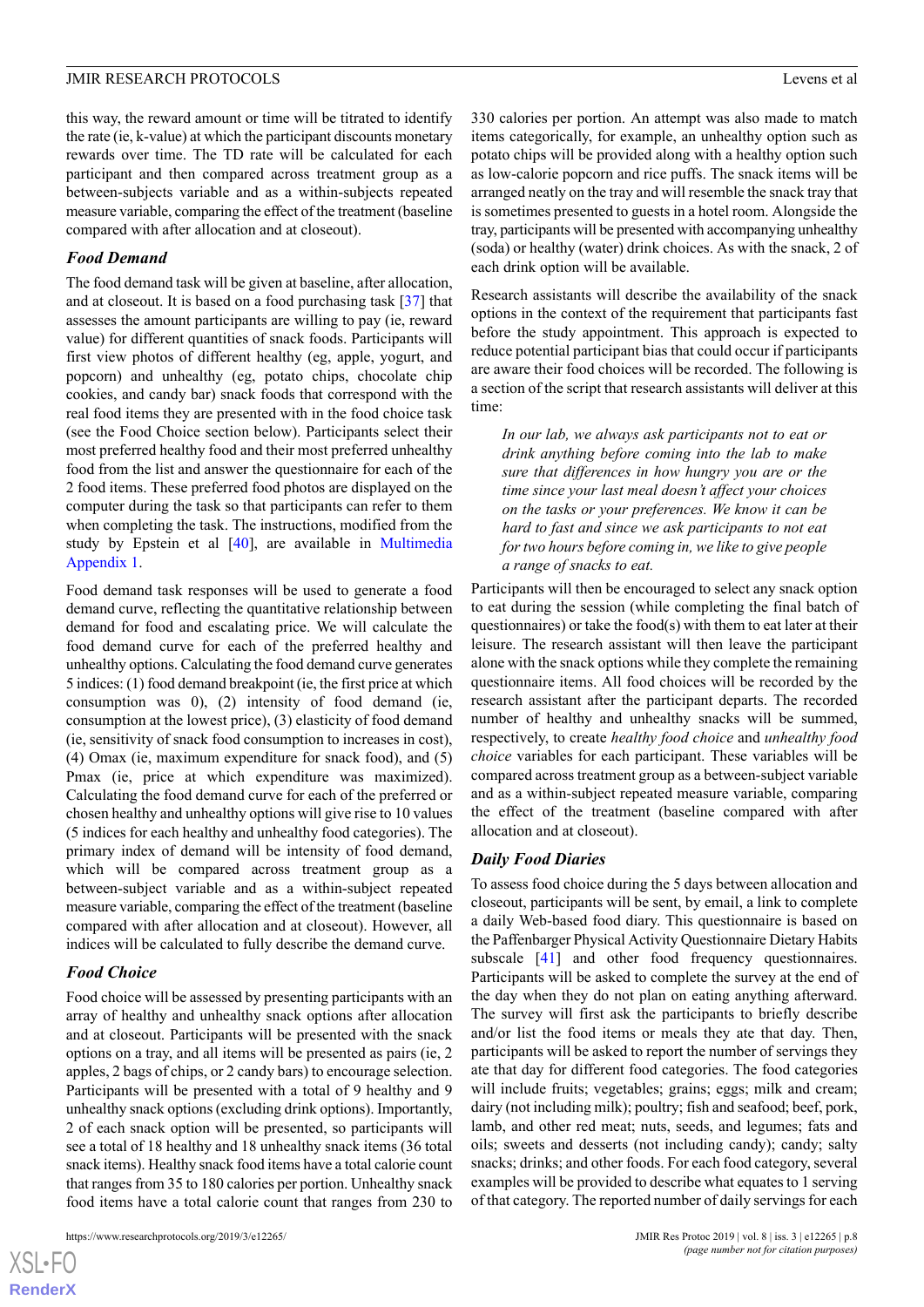of the food categories will be averaged to create a measure of outside-the-lab food intake. For analysis, outside-the-lab food intake will be compared across treatment groups to assess the impact of the intervention arm on outside-the-lab food choices.

#### **Demographic and Anthropometric Measures**

#### *Demographic Information*

Participants will self-report their age and biological sex (0=male, 1=female). They will also report their relationship status, education, and income group that best represents themselves from preselected options. Finally, they will be asked to report their racial and ethnic identity by indicating if they identify as Hispanic or Latino and select the racial group that best represents themselves from preselected options.

#### *Anthropometric Measurements*

During the first experimental session, height will be measured with a stadiometer and weight will be assessed with an electronic weight scale. Recorded height and weight will be used to confirm the participant's self-reported height and weight on the screening questionnaire. Waist circumference will be measured with a tape measure. Body fat percentage will be assessed with an Omron bioimpedance scale. Blood pressure will be measured with an aneroid sphygmomanometer, Omron blood pressure monitor. Three successive arterial blood pressure readings will be taken on the participant's left arm, with a 2-min interval between each reading.

#### **Covariates**

Covariates thought to impact eating behavior will be assessed before allocation and 1 week later at closeout. Covariate measures are indicated in [Table 1](#page-6-0) in footnote f.

#### *Perceived Stress*

To control for the impact of stress on eating behaviors, we will measure self-reported perceived stress using the 14-item Perceived Stress Scale (PSS) [\[42](#page-12-2)]. The PSS assesses the extent to which situations in one's life are appraised as stressful during the past month on a 5-point Likert scale (0=never, 4=very often).

## *Positive and Negative Affect*

We will use the 10-item Positive and Negative Affect Scale (PANAS) [\[43](#page-12-3)] to control for the impact of dispositional affect on eating behaviors. The PANAS assesses the extent to which the individual felt positive or negative emotions in the past month. Participants rate their affect using a 5-point Likert scale ranging from very slightly or none at all to extremely. During the second experimental lab session, this questionnaire will be administered again, but instead ask about affect in the past week.

## *Depressive Symptoms*

We will control for the impact of depression symptomatology on eating behavior by measuring depressive symptoms with the 10-item Center for Epidemiology Studies of Depression scale (CESD-10) [\[44\]](#page-12-4). The CESD-10 assesses mood symptoms during the past 7 days using a 4-point Likert scale.

#### *Exploratory Measures*

Several exploratory measures will be included in the study to determine if group assignment or our primary outcome measures are associated with psychological, behavioral, and emotional health constructs. Participants will complete a distinct set of exploratory assessments before allocation, after allocation, and at closeout ([Table 1\)](#page-6-0). Trait exploratory measures that are less likely to be impacted by the intervention content will be distributed after allocation and at closeout to also serve the practical design purpose of providing a consistent setting during which the participant is presented with the array of snacks that comprise the food choice measure. The description of each exploratory measure is provided in [Multimedia Appendix 1.](#page-10-16)

#### **Analysis**

## *Primary Statistical Analysis*

Our primary statistical analyses will comprise a mixed design (between-subjects and repeated measure) that compares TD, food demand, and food choice measures at baseline, after allocation, and at closeout across treatment arms. Our analyses will control for standard demographic variables such as age, biological sex, race, and income. A series of repeated measure ANOVAs with treatment arm as a between-subject variable and measurement period as the repeated measure will be conducted on TD rates and healthy and unhealthy food demand indices, respectively.

In addition, to examine the effect of the intervention arms on food choices inside and outside the lab, a series of ANOVAs will be conducted on healthy and unhealthy snack food choices and average daily serving intake values for each of the food categories. To probe the effect of the intervention on in-lab food choices, we will conduct a repeated measure ANOVA with measurement period repeated across treatment group on health and unhealthy snack food choices. Next, to probe the effect of the intervention on food choices outside the lab, we will conduct a 1-way ANOVA with treatment arm entered as the between-subject variable on average daily serving intake values for the primary food categories (ie, fruit and vegetable intake).

## *Secondary Statistical Analyses*

In exploratory analyses, we will examine correlations between summary scores on the exploratory questionnaire measures and outcome measures of TD, food demand, and food choice, to explore potential relationships between self-report and primary outcomes. For example, we plan to examine whether there is an association between change in primary outcome measures (from baseline to post allocation), physical activity, smoking, and alcohol use, to examine how these health behaviors influence the efficacy of the intervention. We also anticipate examining the association between trait mindfulness and changes in outcome measures, to determine if trait mindfulness influences intervention efficacy. In another potential exploratory analysis, we will test the association between trait impulsivity and changes in TD over the course of the study, to determine if high trait impulsivity is associated with greater stability in TD over time. These, and other analyses, will be used to explore the extension of the intervention to other health behaviors and

 $XS$ -FO **[RenderX](http://www.renderx.com/)**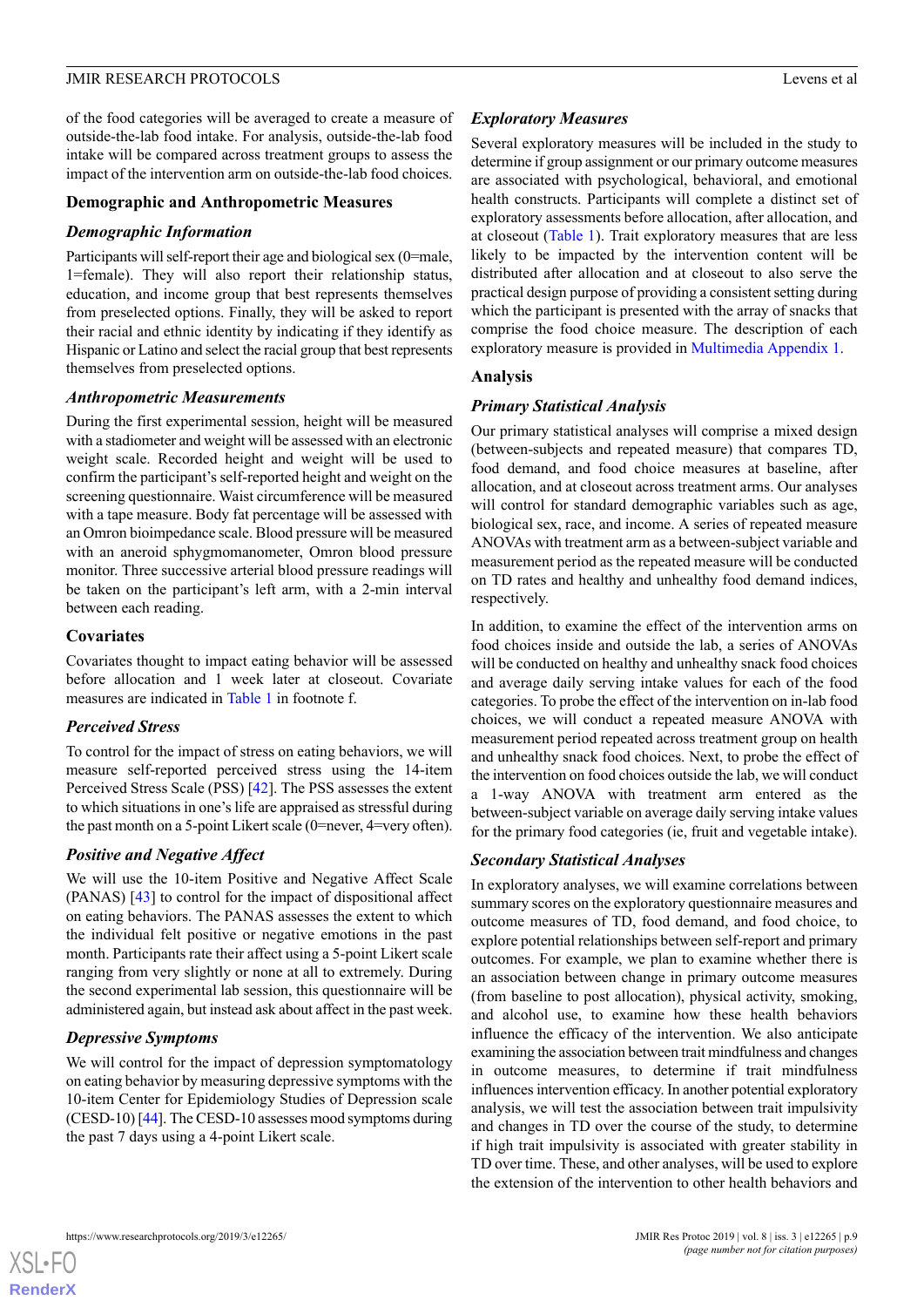for the development of future research questions and interventions.

## *Results*

Recruitment started on February 19, 2018, to begin feasibility testing of the protocol. Feasibility testing started on February 21, 2018, and continued through April 18, 2018, during which 20.5% (32/156) of the final sample was run through the protocol. As there were no major protocol changes required at the end of the feasibility phase, these 32 participants were included in the target sample of 156 participants. Recruitment, therefore, continued immediately after the feasibility phase. At the time this manuscript was submitted, participants are actively being recruited into this study, and 84 participants have completed the protocol. Recruitment is estimated to last approximately 10 months.

## *Discussion*

#### **Findings and Implications**

The overall goal of this research is to develop novel, theory-based interventions to promote and improve healthy decision-making and behaviors. In this study, we focus on eating behaviors and test the overarching hypothesis that guided imagery interventions targeting PosA will increase the rewarding value of healthy foods, indexed by food choice and food demand, and guided imagery targeting EFT will increase regulation, indexed by TD. We predict a novel, synergistic effect between PosA associations toward healthy foods and positive EFT. Both mechanisms have different underlying neurological pathways, and their interactive effect has not been tested to date. Furthermore, we will test these interventions among individuals who are overweight or obese and may show the most benefit from the intervention because of a hypothesized overactive neural system of reward and underactive neural system of regulation. Thus, the findings will advance health behavior decision-making research. Moreover, given that the synthesis of affective and cognitive pathways is novel, the expected findings have the potential to generate new neuroscience and psychological research to further understand these mechanisms and their interactions.

Although the findings from this project will address basic mechanisms in the context of eating behavior, the effect of affective associations and future thinking likely translates across different health behaviors (eg, physical activity, substance use, and sun protection). Thus, developing brief manipulations of these 2 mechanisms (ie, PosA and positive EFT) holds great potential for future translation across multiple health behaviors. Moreover, given that the affective imagery and EFT manipulations are relatively brief and could be easily adapted to Web-based or smartphone app–based interventions, such interventions would be potentially scalable and wide-reaching. In fact, we expect that the findings from this project will directly inform future research targeting the 2 mechanisms (affective associations and future thinking). Moreover, these findings could inform research on existing eating behavior interventions, interventions for other behavioral domains, and interventions

that could be Web-based or delivered through mobile phone apps.

#### **Strengths and Limitations**

Despite the strengths of this study, some important limitations must be noted. As a pilot study, the sample will be small and will not have the power to examine individual differences in intervention effectiveness. It is also possible that some participants will have difficulty forming PosA associations with healthy food or that the formed positive associations will also extend to nonhealthy foods to increase the overall appeal of food in general. Although we do not expect this to be the case because the PosA-guided imagery stimuli have been designed to focus on the benefits of healthy food, a finding that PosA increases the appeal of food in general would regardless be helpful in designing guided imagery exercises that promote healthful eating. In addition, the guided imagery interventions differ in length—the PosA-EFT intervention arm with both PosA content and EFT content is longer than the other intervention arms as it needs to disseminate more content. It is possible that the difference in length across the intervention arms could affect the outcome measures; however, this confounder was preferable to shortening and potentially decreasing the efficacy of the PosA and future episodic content to match the lengths of the other intervention arms. Future research will be needed to test what guided imagery length is optimal.

With regard to the food choice outcome measure, it is also possible that participants may expect that their food choice is being recorded and they may monitor or alter their food choice to be in line with perceived expectations. Although we have designed our task instructions to mitigate this confounder, it is possible that biases in expectation may still exist as overweight and obese participants may feel that their food choices are being observed in any public setting. If so, the expectation bias may occur regardless of intervention arm; nevertheless, it is important to acknowledge that participants may not be making food choices in the lab as freely as they do in nonpublic settings. In addition, it is possible that our recruitment methods may affect our findings. Although we will recruit through university-based and community-based channels, we will not recruit through any weight loss–associated channels, which could affect our findings. Another limitation of this protocol is that we will not be able to stratify our randomization by biological sex; this will be an important limitation to address in future work.

#### **Conclusions**

Despite these limitations, findings from this study have the potential to advance decision making, reward learning, and affective-cognition research as well as form the basis for potentially large-scale brief interventions that have the capacity to impact a range of health behaviors (eg, healthy eating, physical activity, substance use, and sun protection). Accordingly, findings will be disseminated at both basic and applied science conferences. In addition, the affective imagery and EFT manipulations are relatively brief and could be easily adapted to Web-based or mobile phone app–based interventions. If this study supports our hypothesis, then in the future, we will explore the feasibility, effectiveness, cost-effectiveness, and

 $XSI - F($ **[RenderX](http://www.renderx.com/)**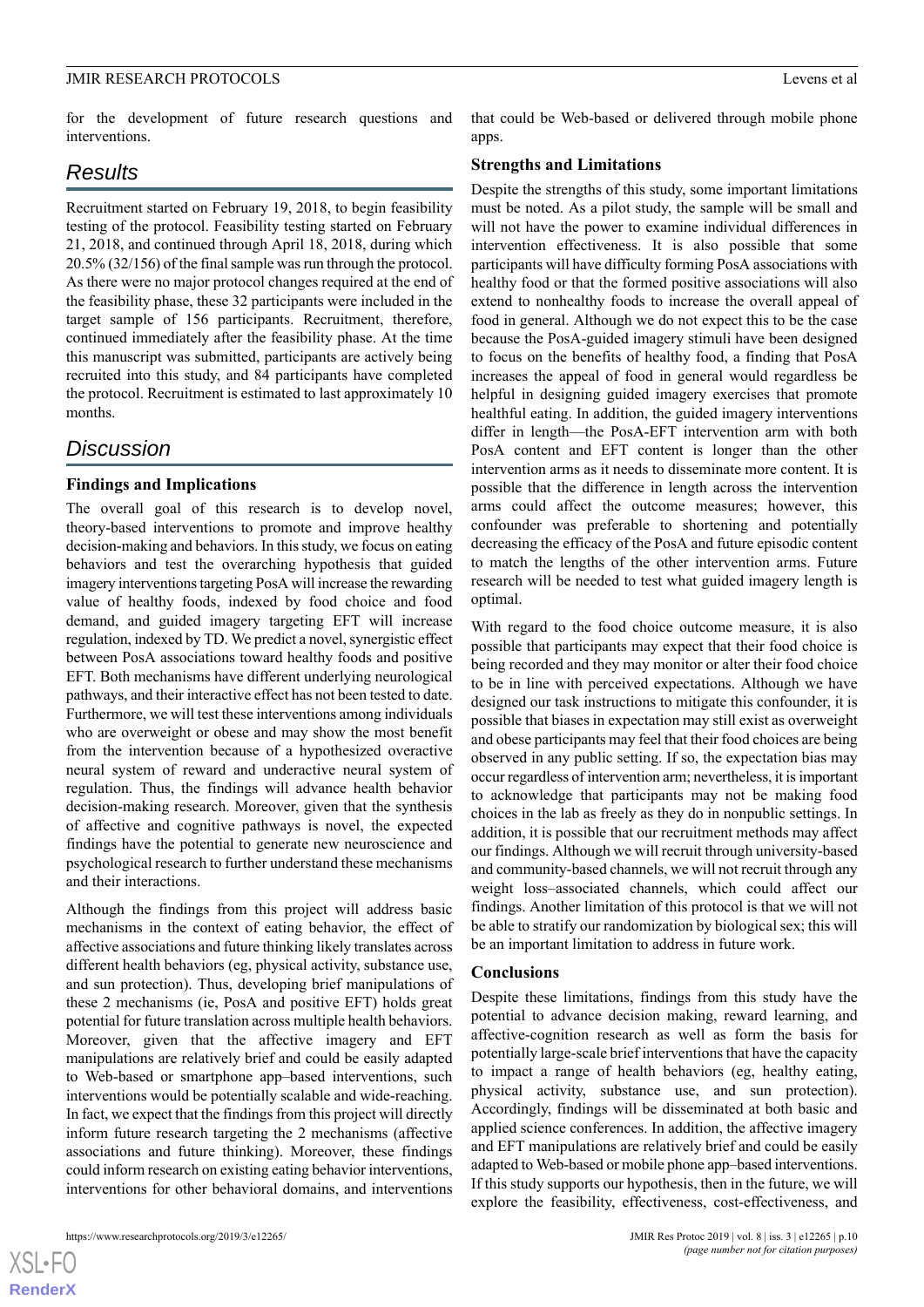scalability of developing stand-alone and add-on interventions that manipulate PosA and EFT to promote healthy behavior.

#### **Acknowledgments**

This study is funded by Cancer Research United Kingdom, Award C63941/A25647. The authors would like to thank Michael Brunswick and Alexis Mitchell for their assistance with data collection.

### **Authors' Contributions**

SML, LEM, EMT, NAC, ASB, APK, and NDM conceptualized the study. SML, LEM, EMT, NAC, ASB, APK, and NDM helped develop the intervention conditions being tested in this protocol. SML, SJS-H, and MP developed the data collection protocol. SML, SJS-H, MP, and LEM wrote the manuscript with critical edits from EMT, NAC, ASB, APK, and NDM.

#### **Conflicts of Interest**

<span id="page-10-16"></span>None declared.

## **Multimedia Appendix 1**

Food demand instructions given to participants and description of all exploratory measures included in the study.

<span id="page-10-0"></span>[[PDF File \(Adobe PDF File\), 24KB](https://www.researchprotocols.org/article/downloadSuppFile/12265/89724) - [resprot\\_v8i3e12265\\_fig1.png](https://www.researchprotocols.org/article/downloadSuppFile/12265/89724) ]

## <span id="page-10-1"></span>**References**

- <span id="page-10-2"></span>1. Centers for Disease Control and Prevention. 2016. Chronic disease overview URL: <https://www.cdc.gov/chronicdisease/> [[WebCite Cache ID 72L49MHcT](http://www.webcitation.org/72L49MHcT)]
- <span id="page-10-3"></span>2. World Health Organization (WHO). 2017. Obesity and overweight URL: [http://www.who.int/news-room/fact-sheets/detail/](http://www.who.int/news-room/fact-sheets/detail/obesity-and-overweight) [obesity-and-overweight](http://www.who.int/news-room/fact-sheets/detail/obesity-and-overweight) [accessed 2018-09-10] [\[WebCite Cache ID 72KzDFHPG\]](http://www.webcitation.org/72KzDFHPG)
- <span id="page-10-4"></span>3. World Health Organization (WHO). 2018. Tobacco URL:<http://www.who.int/en/news-room/fact-sheets/detail/tobacco> [[WebCite Cache ID 72KzdLbg1](http://www.webcitation.org/72KzdLbg1)]
- <span id="page-10-5"></span>4. Moore LV, Thompson FE. Adults meeting fruit and vegetable intake recommendations - United States, 2013. MMWR Morb Mortal Wkly Rep 2015 Jul 10;64(26):709-713 [\[FREE Full text\]](https://www.cdc.gov/mmwr/preview/mmwrhtml/mm6426a1.htm) [Medline: [26158351](http://www.ncbi.nlm.nih.gov/entrez/query.fcgi?cmd=Retrieve&db=PubMed&list_uids=26158351&dopt=Abstract)]
- <span id="page-10-6"></span>5. National Health Service (NHS) Digital. 2018 Apr 4. Statistics on Obesity, Physical Activity and Diet URL: [https://files.](https://files.digital.nhs.uk/publication/0/0/obes-phys-acti-diet-eng-2018-rep.pdf) [digital.nhs.uk/publication/0/0/obes-phys-acti-diet-eng-2018-rep.pdf](https://files.digital.nhs.uk/publication/0/0/obes-phys-acti-diet-eng-2018-rep.pdf) [\[WebCite Cache ID 72L1ZT7zl\]](http://www.webcitation.org/72L1ZT7zl)
- <span id="page-10-7"></span>6. Dombrowski SU, Knittle K, Avenell A, Araújo-Soares V, Sniehotta FF. Long term maintenance of weight loss with non-surgical interventions in obese adults: systematic review and meta-analyses of randomised controlled trials. BMJ 2014 May 14;348:g2646 [[FREE Full text](http://www.bmj.com/cgi/pmidlookup?view=long&pmid=25134100)] [Medline: [25134100\]](http://www.ncbi.nlm.nih.gov/entrez/query.fcgi?cmd=Retrieve&db=PubMed&list_uids=25134100&dopt=Abstract)
- <span id="page-10-8"></span>7. Berthoud HR. Interactions between the "cognitive" and "metabolic" brain in the control of food intake. Physiol Behav 2007 Aug 15;91(5):486-498. [doi: [10.1016/j.physbeh.2006.12.016\]](http://dx.doi.org/10.1016/j.physbeh.2006.12.016) [Medline: [17307205](http://www.ncbi.nlm.nih.gov/entrez/query.fcgi?cmd=Retrieve&db=PubMed&list_uids=17307205&dopt=Abstract)]
- <span id="page-10-9"></span>8. Lowe MR, Levine AS. Eating motives and the controversy over dieting: eating less than needed versus less than wanted. Obes Res 2005 May;13(5):797-806 [\[FREE Full text\]](https://doi.org/10.1038/oby.2005.90) [doi: [10.1038/oby.2005.90](http://dx.doi.org/10.1038/oby.2005.90)] [Medline: [15919830](http://www.ncbi.nlm.nih.gov/entrez/query.fcgi?cmd=Retrieve&db=PubMed&list_uids=15919830&dopt=Abstract)]
- <span id="page-10-10"></span>9. Stice E, Yokum S. Neural vulnerability factors that increase risk for future weight gain. Psychol Bull 2016 May;142(5):447-471 [\[FREE Full text\]](http://europepmc.org/abstract/MED/26854866) [doi: [10.1037/bul0000044\]](http://dx.doi.org/10.1037/bul0000044) [Medline: [26854866\]](http://www.ncbi.nlm.nih.gov/entrez/query.fcgi?cmd=Retrieve&db=PubMed&list_uids=26854866&dopt=Abstract)
- <span id="page-10-11"></span>10. Koffarnus MN, Jarmolowicz DP, Mueller ET, Bickel WK. Changing delay discounting in the light of the competing neurobehavioral decision systems theory: a review. J Exp Anal Behav 2013 Jan;99(1):32-57 [\[FREE Full text\]](http://europepmc.org/abstract/MED/23344987) [doi: [10.1002/jeab.2\]](http://dx.doi.org/10.1002/jeab.2) [Medline: [23344987\]](http://www.ncbi.nlm.nih.gov/entrez/query.fcgi?cmd=Retrieve&db=PubMed&list_uids=23344987&dopt=Abstract)
- <span id="page-10-12"></span>11. Bechara A. Decision making, impulse control and loss of willpower to resist drugs: a neurocognitive perspective. Nat Neurosci 2005 Nov;8(11):1458-1463. [doi: [10.1038/nn1584\]](http://dx.doi.org/10.1038/nn1584) [Medline: [16251988](http://www.ncbi.nlm.nih.gov/entrez/query.fcgi?cmd=Retrieve&db=PubMed&list_uids=16251988&dopt=Abstract)]
- <span id="page-10-13"></span>12. McClure SM, Bickel WK. A dual-systems perspective on addiction: contributions from neuroimaging and cognitive training. Ann N Y Acad Sci 2014 Oct;1327:62-78 [\[FREE Full text\]](http://europepmc.org/abstract/MED/25336389) [doi: [10.1111/nyas.12561\]](http://dx.doi.org/10.1111/nyas.12561) [Medline: [25336389\]](http://www.ncbi.nlm.nih.gov/entrez/query.fcgi?cmd=Retrieve&db=PubMed&list_uids=25336389&dopt=Abstract)
- <span id="page-10-15"></span><span id="page-10-14"></span>13. Bickel WK, Miller ML, Yi R, Kowal BP, Lindquist DM, Pitcock JA. Behavioral and neuroeconomics of drug addiction: competing neural systems and temporal discounting processes. Drug Alcohol Depend 2007 Sep;90(Suppl 1):S85-S91 [[FREE Full text](http://europepmc.org/abstract/MED/17101239)] [doi: [10.1016/j.drugalcdep.2006.09.016\]](http://dx.doi.org/10.1016/j.drugalcdep.2006.09.016) [Medline: [17101239\]](http://www.ncbi.nlm.nih.gov/entrez/query.fcgi?cmd=Retrieve&db=PubMed&list_uids=17101239&dopt=Abstract)
- 14. Volkow ND, Wang GJ, Baler RD. Reward, dopamine and the control of food intake: implications for obesity. Trends Cogn Sci 2011 Jan;15(1):37-46 [[FREE Full text](http://europepmc.org/abstract/MED/21109477)] [doi: [10.1016/j.tics.2010.11.001\]](http://dx.doi.org/10.1016/j.tics.2010.11.001) [Medline: [21109477](http://www.ncbi.nlm.nih.gov/entrez/query.fcgi?cmd=Retrieve&db=PubMed&list_uids=21109477&dopt=Abstract)]
- 15. World Health Organization (WHO). 2018 Oct 23. Healthy Diet URL: [https://www.who.int/news-room/fact-sheets/detail/](https://www.who.int/news-room/fact-sheets/detail/healthy-diet) [healthy-diet](https://www.who.int/news-room/fact-sheets/detail/healthy-diet) [accessed 2019-01-24] [\[WebCite Cache ID 75fLlKdZK\]](http://www.webcitation.org/75fLlKdZK)
- 16. Stoeckel LE, Murdaugh DL, Cox JE, Cook EW, Weller RE. Greater impulsivity is associated with decreased brain activation in obese women during a delay discounting task. Brain Imaging Behav 2013 Jun;7(2):116-128 [[FREE Full text](http://europepmc.org/abstract/MED/22948956)] [doi: [10.1007/s11682-012-9201-4](http://dx.doi.org/10.1007/s11682-012-9201-4)] [Medline: [22948956](http://www.ncbi.nlm.nih.gov/entrez/query.fcgi?cmd=Retrieve&db=PubMed&list_uids=22948956&dopt=Abstract)]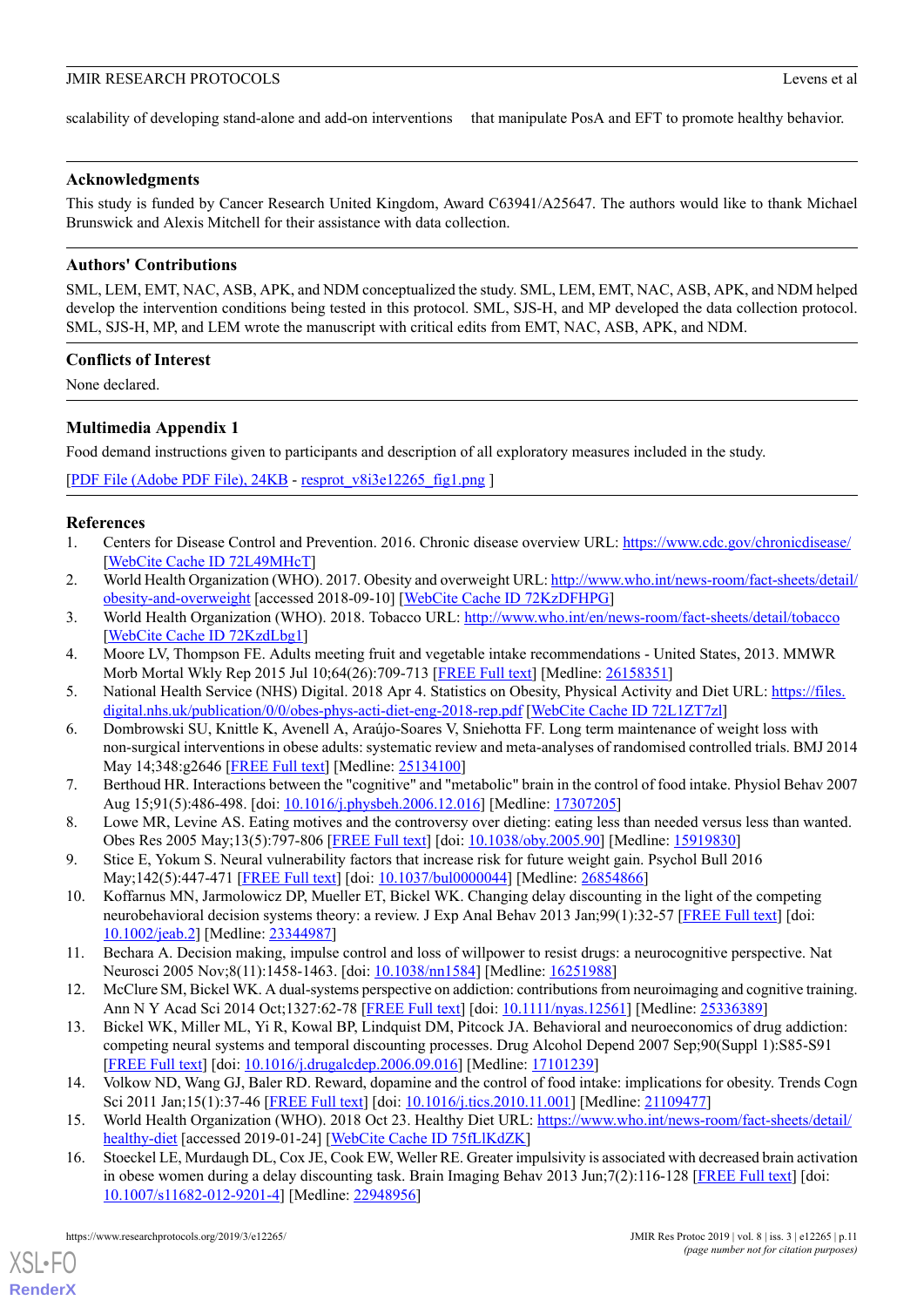- 17. Weller RE, Cook EW, Avsar KB, Cox JE. Obese women show greater delay discounting than healthy-weight women. Appetite 2008 Nov;51(3):563-569. [doi: [10.1016/j.appet.2008.04.010\]](http://dx.doi.org/10.1016/j.appet.2008.04.010) [Medline: [18513828](http://www.ncbi.nlm.nih.gov/entrez/query.fcgi?cmd=Retrieve&db=PubMed&list_uids=18513828&dopt=Abstract)]
- <span id="page-11-0"></span>18. Barlow P, Reeves A, McKee M, Galea G, Stuckler D. Unhealthy diets, obesity and time discounting: a systematic literature review and network analysis. Obes Rev 2016 Sep;17(9):810-819 [\[FREE Full text\]](http://europepmc.org/abstract/MED/27256685) [doi: [10.1111/obr.12431](http://dx.doi.org/10.1111/obr.12431)] [Medline: [27256685](http://www.ncbi.nlm.nih.gov/entrez/query.fcgi?cmd=Retrieve&db=PubMed&list_uids=27256685&dopt=Abstract)]
- <span id="page-11-2"></span><span id="page-11-1"></span>19. McClure SM, Laibson DI, Loewenstein G, Cohen JD. Separate neural systems value immediate and delayed monetary rewards. Science 2004 Oct 15;306(5695):503-507 [\[FREE Full text\]](http://www.sciencemag.org/cgi/pmidlookup?view=long&pmid=15486304) [doi: [10.1126/science.1100907\]](http://dx.doi.org/10.1126/science.1100907) [Medline: [15486304](http://www.ncbi.nlm.nih.gov/entrez/query.fcgi?cmd=Retrieve&db=PubMed&list_uids=15486304&dopt=Abstract)]
- <span id="page-11-3"></span>20. Stein JS, Sze YY, Athamneh L, Koffarnus MN, Epstein LH, Bickel WK. Think fast: rapid assessment of the effects of episodic future thinking on delay discounting in overweight/obese participants. J Behav Med 2017 Oct;40(5):832-838. [doi: [10.1007/s10865-017-9857-8\]](http://dx.doi.org/10.1007/s10865-017-9857-8) [Medline: [28508382](http://www.ncbi.nlm.nih.gov/entrez/query.fcgi?cmd=Retrieve&db=PubMed&list_uids=28508382&dopt=Abstract)]
- <span id="page-11-4"></span>21. Schacter DL, Benoit RG, Szpunar KK. Episodic future thinking: mechanisms and functions. Curr Opin Behav Sci 2017 Oct;17:41-50 [[FREE Full text](http://europepmc.org/abstract/MED/29130061)] [doi: [10.1016/j.cobeha.2017.06.002\]](http://dx.doi.org/10.1016/j.cobeha.2017.06.002) [Medline: [29130061](http://www.ncbi.nlm.nih.gov/entrez/query.fcgi?cmd=Retrieve&db=PubMed&list_uids=29130061&dopt=Abstract)]
- <span id="page-11-5"></span>22. Sze YY, Stein JS, Bickel WK, Paluch RA, Epstein LH. Bleak present, bright future: online episodic future thinking, scarcity, delay discounting, and food demand. Clin Psychol Sci 2017 Jul;5(4):683-697 [\[FREE Full text\]](http://europepmc.org/abstract/MED/28966885) [doi: [10.1177/2167702617696511](http://dx.doi.org/10.1177/2167702617696511)] [Medline: [28966885\]](http://www.ncbi.nlm.nih.gov/entrez/query.fcgi?cmd=Retrieve&db=PubMed&list_uids=28966885&dopt=Abstract)
- <span id="page-11-6"></span>23. O'Neill J, Daniel TO, Epstein LH. Episodic future thinking reduces eating in a food court. Eat Behav 2016 Jan;20:9-13. [doi: [10.1016/j.eatbeh.2015.10.002\]](http://dx.doi.org/10.1016/j.eatbeh.2015.10.002) [Medline: [26562686\]](http://www.ncbi.nlm.nih.gov/entrez/query.fcgi?cmd=Retrieve&db=PubMed&list_uids=26562686&dopt=Abstract)
- <span id="page-11-7"></span>24. Dassen FC, Jansen A, Nederkoorn C, Houben K. Focus on the future: episodic future thinking reduces discount rate and snacking. Appetite 2016 Jan 1;96:327-332. [doi: [10.1016/j.appet.2015.09.032](http://dx.doi.org/10.1016/j.appet.2015.09.032)] [Medline: [26431684\]](http://www.ncbi.nlm.nih.gov/entrez/query.fcgi?cmd=Retrieve&db=PubMed&list_uids=26431684&dopt=Abstract)
- <span id="page-11-8"></span>25. Daniel TO, Stanton CM, Epstein LH. The future is now: reducing impulsivity and energy intake using episodic future thinking. Psychol Sci 2013 Nov 1;24(11):2339-2342 [\[FREE Full text\]](http://europepmc.org/abstract/MED/24022653) [doi: [10.1177/0956797613488780](http://dx.doi.org/10.1177/0956797613488780)] [Medline: [24022653](http://www.ncbi.nlm.nih.gov/entrez/query.fcgi?cmd=Retrieve&db=PubMed&list_uids=24022653&dopt=Abstract)]
- <span id="page-11-9"></span>26. Ford PA, Jaceldo-Siegl K, Lee JW, Youngberg W, Tonstad S. Intake of Mediterranean foods associated with positive affect and low negative affect. J Psychosom Res 2013 Feb;74(2):142-148 [[FREE Full text](http://europepmc.org/abstract/MED/23332529)] [doi: [10.1016/j.jpsychores.2012.11.002\]](http://dx.doi.org/10.1016/j.jpsychores.2012.11.002) [Medline: [23332529](http://www.ncbi.nlm.nih.gov/entrez/query.fcgi?cmd=Retrieve&db=PubMed&list_uids=23332529&dopt=Abstract)]
- <span id="page-11-10"></span>27. Warner RM, Frye K, Morrell JS, Carey G. Fruit and vegetable intake predicts positive affect. J Happiness Stud 2016 May 12;18(3):809-826. [doi: [10.1007/s10902-016-9749-6\]](http://dx.doi.org/10.1007/s10902-016-9749-6)
- <span id="page-11-12"></span><span id="page-11-11"></span>28. White BA, Horwath CC, Conner TS. Many apples a day keep the blues away--daily experiences of negative and positive affect and food consumption in young adults. Br J Health Psychol 2013 Nov;18(4):782-798. [doi: [10.1111/bjhp.12021](http://dx.doi.org/10.1111/bjhp.12021)] [Medline: [23347122](http://www.ncbi.nlm.nih.gov/entrez/query.fcgi?cmd=Retrieve&db=PubMed&list_uids=23347122&dopt=Abstract)]
- <span id="page-11-13"></span>29. Clore GL, Shiller AJ. New light on the affect-cognition connection. In: Barret LF, Lewis M, Haviland-Jones JM, editors. Handbook of Emotions. New York: Guilford Press; 2016:532-546.
- <span id="page-11-14"></span>30. Walsh EM, Kiviniemi MT. Changing how I feel about the food: experimentally manipulated affective associations with fruits change fruit choice behaviors. J Behav Med 2014 Apr;37(2):322-331 [[FREE Full text](http://europepmc.org/abstract/MED/23299831)] [doi: [10.1007/s10865-012-9490-5\]](http://dx.doi.org/10.1007/s10865-012-9490-5) [Medline: [23299831](http://www.ncbi.nlm.nih.gov/entrez/query.fcgi?cmd=Retrieve&db=PubMed&list_uids=23299831&dopt=Abstract)]
- <span id="page-11-15"></span>31. Lempert KM, Speer ME, Delgado MR, Phelps EA. Positive autobiographical memory retrieval reduces temporal discounting. Soc Cogn Affect Neurosci 2017 Oct 1;12(10):1584-1593 [[FREE Full text\]](http://europepmc.org/abstract/MED/28655195) [doi: [10.1093/scan/nsx086\]](http://dx.doi.org/10.1093/scan/nsx086) [Medline: [28655195](http://www.ncbi.nlm.nih.gov/entrez/query.fcgi?cmd=Retrieve&db=PubMed&list_uids=28655195&dopt=Abstract)]
- <span id="page-11-16"></span>32. Jallo N, Ruiz RJ, Elswick Jr RK, French E. Guided imagery for stress and symptom management in pregnant african american women. Evid Based Complement Alternat Med 2014;2014:840923 [[FREE Full text\]](https://dx.doi.org/10.1155/2014/840923) [doi: [10.1155/2014/840923](http://dx.doi.org/10.1155/2014/840923)] [Medline: [24719646](http://www.ncbi.nlm.nih.gov/entrez/query.fcgi?cmd=Retrieve&db=PubMed&list_uids=24719646&dopt=Abstract)]
- <span id="page-11-17"></span>33. Weigensberg MJ, Lane CJ, Ávila Q, Konersman K, Ventura E, Adam T, et al. Imagine HEALTH: results from a randomized pilot lifestyle intervention for obese Latino adolescents using Interactive Guided ImagerySM. BMC Complement Altern Med 2014 Jan 17;14:28 [\[FREE Full text\]](https://bmccomplementalternmed.biomedcentral.com/articles/10.1186/1472-6882-14-28) [doi: [10.1186/1472-6882-14-28\]](http://dx.doi.org/10.1186/1472-6882-14-28) [Medline: [24433565](http://www.ncbi.nlm.nih.gov/entrez/query.fcgi?cmd=Retrieve&db=PubMed&list_uids=24433565&dopt=Abstract)]
- <span id="page-11-18"></span>34. United States Census Bureau. 2017. Charlotte city, North Carolina URL: https://www.census.gov/quickfact/s/fact/table/ [charlottecitynorthcarolina/PST045217#viewtop](https://www.census.gov/quickfacts/fact/table/charlottecitynorthcarolina/PST045217#viewtop) [[WebCite Cache ID 72L1wz5zl](http://www.webcitation.org/72L1wz5zl)]
- <span id="page-11-20"></span>35. Göllner LM, Ballhausen N, Kliegel M, Forstmeier S. Delay of gratification, delay discounting and their associations with age, episodic future thinking, and future time perspective. Front Psychol 2017 Jan 25;8:2304 [[FREE Full text](https://dx.doi.org/10.3389/fpsyg.2017.02304)] [doi: [10.3389/fpsyg.2017.02304](http://dx.doi.org/10.3389/fpsyg.2017.02304)] [Medline: [29422875\]](http://www.ncbi.nlm.nih.gov/entrez/query.fcgi?cmd=Retrieve&db=PubMed&list_uids=29422875&dopt=Abstract)
- <span id="page-11-19"></span>36. Halfmann K, Hedgcock W, Denburg NL. Age-related differences in discounting future gains and losses. J Neurosci Psychol Econ 2013 Mar;6(1):42-54 [\[FREE Full text\]](http://europepmc.org/abstract/MED/24976878) [Medline: [24976878](http://www.ncbi.nlm.nih.gov/entrez/query.fcgi?cmd=Retrieve&db=PubMed&list_uids=24976878&dopt=Abstract)]
- <span id="page-11-21"></span>37. Lindbergh CA, Puente AN, Gray JC, Mackillop J, Miller LS. Delay and probability discounting as candidate markers for dementia: an initial investigation. Arch Clin Neuropsychol 2014 Nov;29(7):651-662 [[FREE Full text](http://europepmc.org/abstract/MED/25236720)] [doi: [10.1093/arclin/acu043](http://dx.doi.org/10.1093/arclin/acu043)] [Medline: [25236720\]](http://www.ncbi.nlm.nih.gov/entrez/query.fcgi?cmd=Retrieve&db=PubMed&list_uids=25236720&dopt=Abstract)
- 38. Thoma MV, Maercker A, Forstmeier S. Evidence for different trajectories of delay discounting in older adults with mild cognitive impairment and mild Alzheimer's disease. J Gerontol B Psychol Sci Soc Sci 2017 Oct 1;72(6):956-965. [doi: [10.1093/geronb/gbw010](http://dx.doi.org/10.1093/geronb/gbw010)] [Medline: [26896423](http://www.ncbi.nlm.nih.gov/entrez/query.fcgi?cmd=Retrieve&db=PubMed&list_uids=26896423&dopt=Abstract)]
- 39. Cooperman NA, Kassianos AP, Mdege ND, Martin LE, Trucco EM, Baldwin AS, et al. Developing a guided imagery intervention to influence food choice-related episodic future thinking and positive affect. 2018 Presented at: 7th Annual Catalyst Symposium; March 23, 2018; NC Research Campus, Kannapolis, NC.